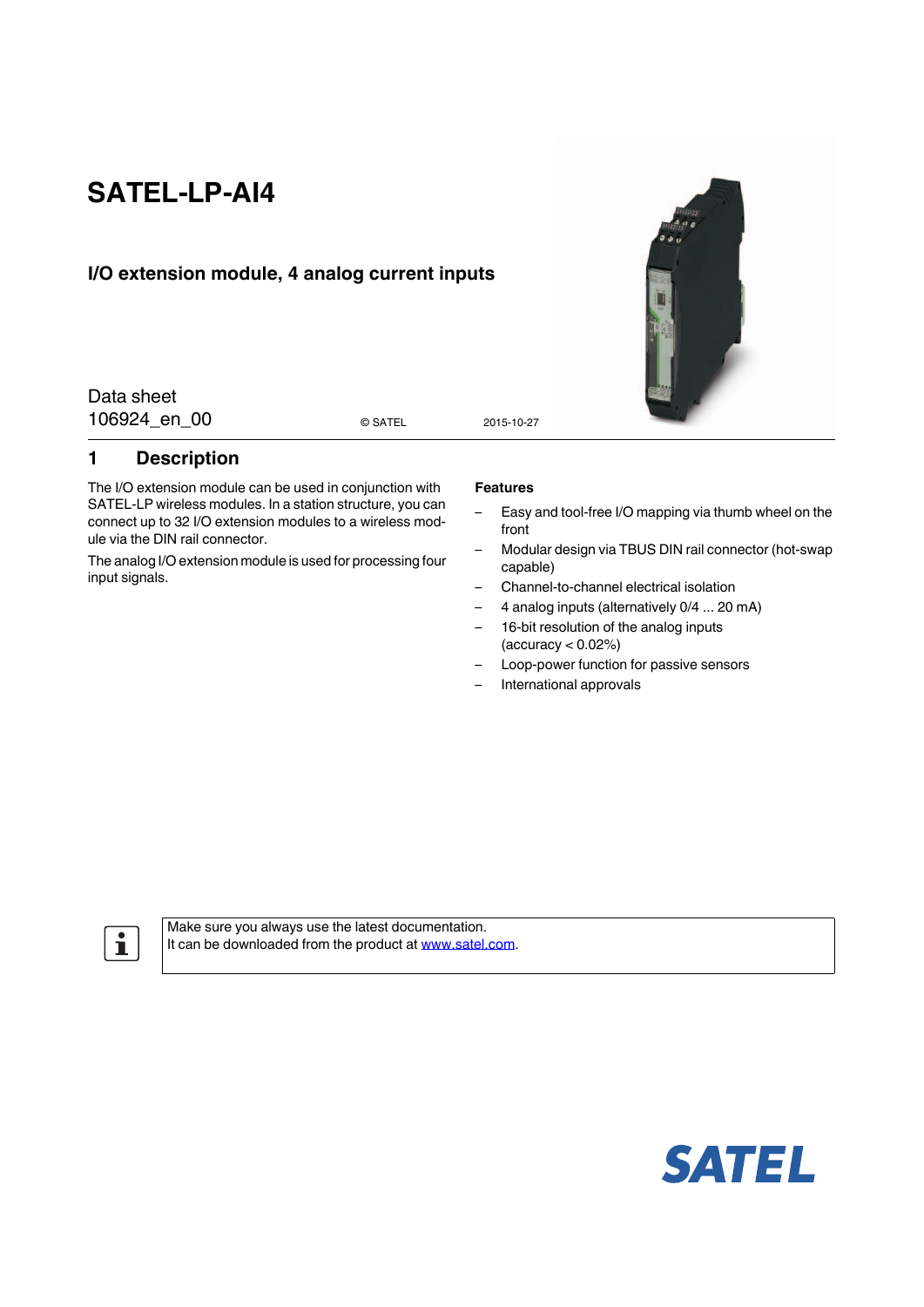<span id="page-1-0"></span>

| $\mathbf{2}$<br>1 |     | <b>Table of contents</b> |  |
|-------------------|-----|--------------------------|--|
|                   |     |                          |  |
| 2                 |     |                          |  |
| 3                 |     |                          |  |
| 4                 |     |                          |  |
| 5                 |     |                          |  |
|                   | 51  |                          |  |
|                   | 5.2 |                          |  |
| 6                 |     |                          |  |
|                   | 6.1 |                          |  |
|                   | 6.2 |                          |  |
|                   | 6.3 |                          |  |
|                   | 6.4 |                          |  |
|                   | 6.5 |                          |  |
|                   | 6.6 |                          |  |
|                   | 6.7 |                          |  |
| 7                 |     |                          |  |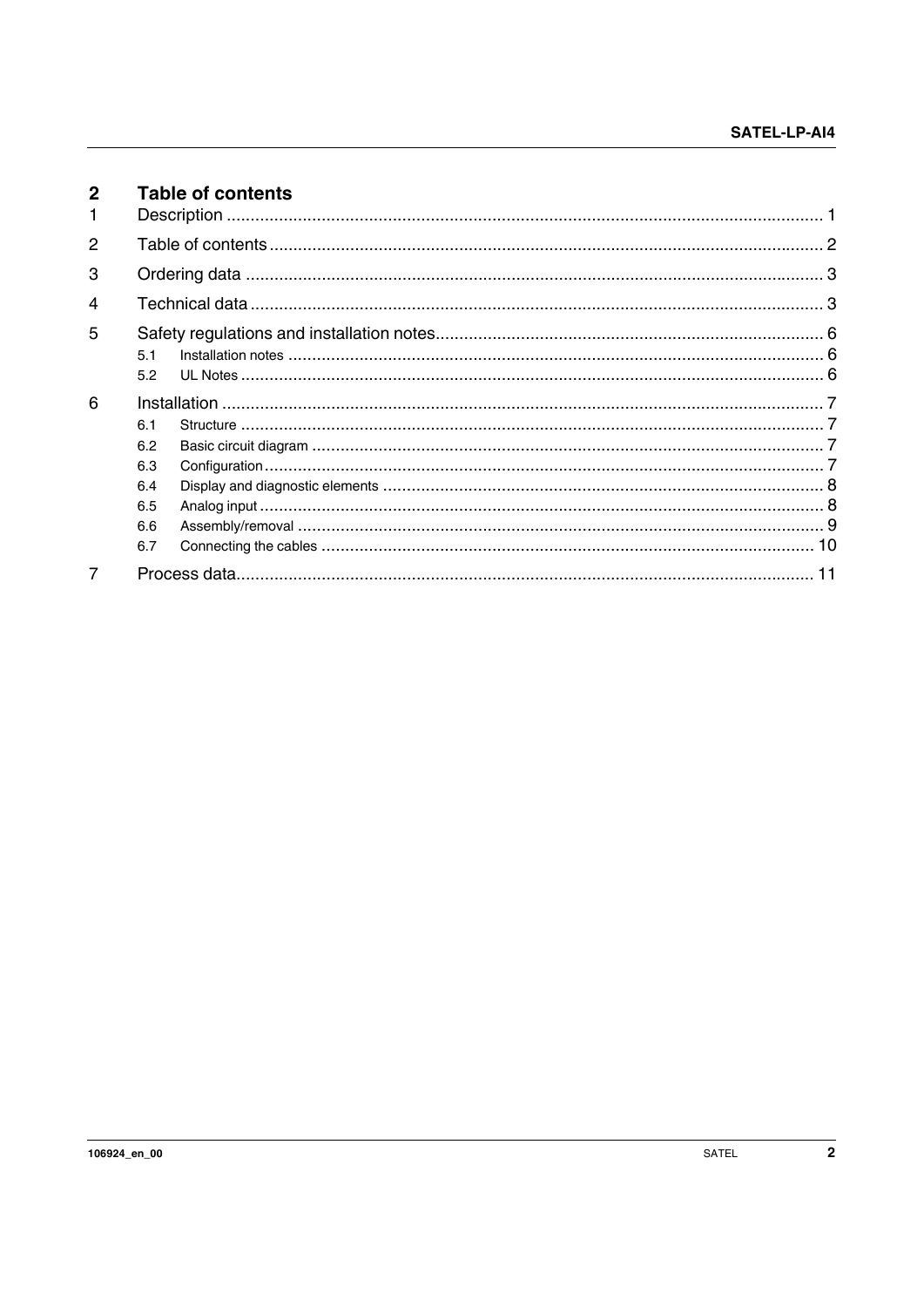# <span id="page-2-0"></span>**3 Ordering data**

| <b>Description</b>                                                                                                                                                                                                       | <b>Type</b>  | Order No. | Pcs./Pkt. |
|--------------------------------------------------------------------------------------------------------------------------------------------------------------------------------------------------------------------------|--------------|-----------|-----------|
| Analog extension module with 4 analog current inputs (0/4 mA  20 mA).<br>with screw connection, incl. DIN rail connector                                                                                                 | SATEL-LP-AI4 | YI0103    |           |
| <b>Accessories</b>                                                                                                                                                                                                       | <b>Type</b>  | Order No. | Pcs./Pkt. |
| 2400 MHz wireless transceiver with RS-232, RS-485 2-wire interface,<br>expandable with I/O extension modules, with screw connection, antenna<br>connection: RSMA (female), including DIN rail connector, without antenna | SATEL-LP24   | YM0424    |           |
| 868 MHz wireless transceiver with RS-232, RS-485 2-wire interface,<br>expandable with I/O extension modules, with screw connection, antenna<br>connection: RSMA (female), including DIN rail connector, without antenna. | SATEL-LP8    | YM0408    |           |
| 900 MHz wireless transceiver (transmitter and receiver) with RS-232 and<br>RS-485 interface, can be extended with I/O extension modules                                                                                  | SATEL-LP9    | YM0409    |           |
| Analog I/O extension module with 4 analog current/voltage outputs<br>(0/4 mA  20 mA, 0 10 V), with screw connection, incl. DIN rail connector                                                                            | SATEL-LP-AO4 | YI0104    |           |

# <span id="page-2-1"></span>**4 Technical data**

| <b>Dimensions</b>                                                                                                           |                                                                                        |
|-----------------------------------------------------------------------------------------------------------------------------|----------------------------------------------------------------------------------------|
| Dimensions W/H/D                                                                                                            | 17.5 mm / 99 mm / 114.5 mm                                                             |
| <b>General data</b>                                                                                                         |                                                                                        |
| Overvoltage category                                                                                                        | $\mathbf{I}$                                                                           |
| Mounting position                                                                                                           | any, on standard DIN rail NS 35 in accordance with EN 60715                            |
| Degree of protection                                                                                                        | <b>IP20</b>                                                                            |
| Pollution degree                                                                                                            | $\overline{2}$                                                                         |
| Type of housing                                                                                                             | PA 6.6-FR, green                                                                       |
| Flammability rating according to UL 94                                                                                      | V <sub>0</sub>                                                                         |
| MTTF (mean time to failure) Telcordia standard, 25°C temperature,<br>21% operating cycle (5 days a week, 8 hours a day)     | 771 Years                                                                              |
| MTTF (mean time to failure) Telcordia standard, 40°C temperature,<br>34.25% operating cycle (5 days a week, 12 hours a day) | 351 Years                                                                              |
| MTTF (mean time to failure) Telcordia standard, temperature 40 °C,<br>operating cycle 100 % (7 days a week, 24 hours a day) | 136 Years                                                                              |
| <b>Supply</b>                                                                                                               |                                                                                        |
| Supply voltage range                                                                                                        | 19.2 V DC  30.5 V DC (TBUS)                                                            |
| Max. current consumption                                                                                                    | $\leq$ 120 mA (At 24 V DC, at 25°C)                                                    |
| Transient surge protection                                                                                                  | Yes                                                                                    |
| <b>Analog input</b>                                                                                                         |                                                                                        |
| Number of inputs                                                                                                            | 4                                                                                      |
| Current input signal                                                                                                        | 0 mA  20 mA (can be set via DIP switches)<br>4 mA  20 mA (can be set via DIP switches) |
| Max. current input signal                                                                                                   | 22 mA                                                                                  |
| Input resistance current input                                                                                              | $< 70 \Omega$                                                                          |
| Precision                                                                                                                   | ≤ 0.02 % (at 25 °C)                                                                    |
| Temperature coefficient, typical                                                                                            | 0.0025 %/K (at -40 $^{\circ}$ C  +70 $^{\circ}$ C)                                     |
| Supply voltage                                                                                                              | $\geq$ 12 V DC (For passive sensors (via terminal PWR1, +11))                          |
| Resolution (bit)                                                                                                            | 16 (Bit)                                                                               |
| Protective circuit                                                                                                          | Overload protection, short-circuit protection                                          |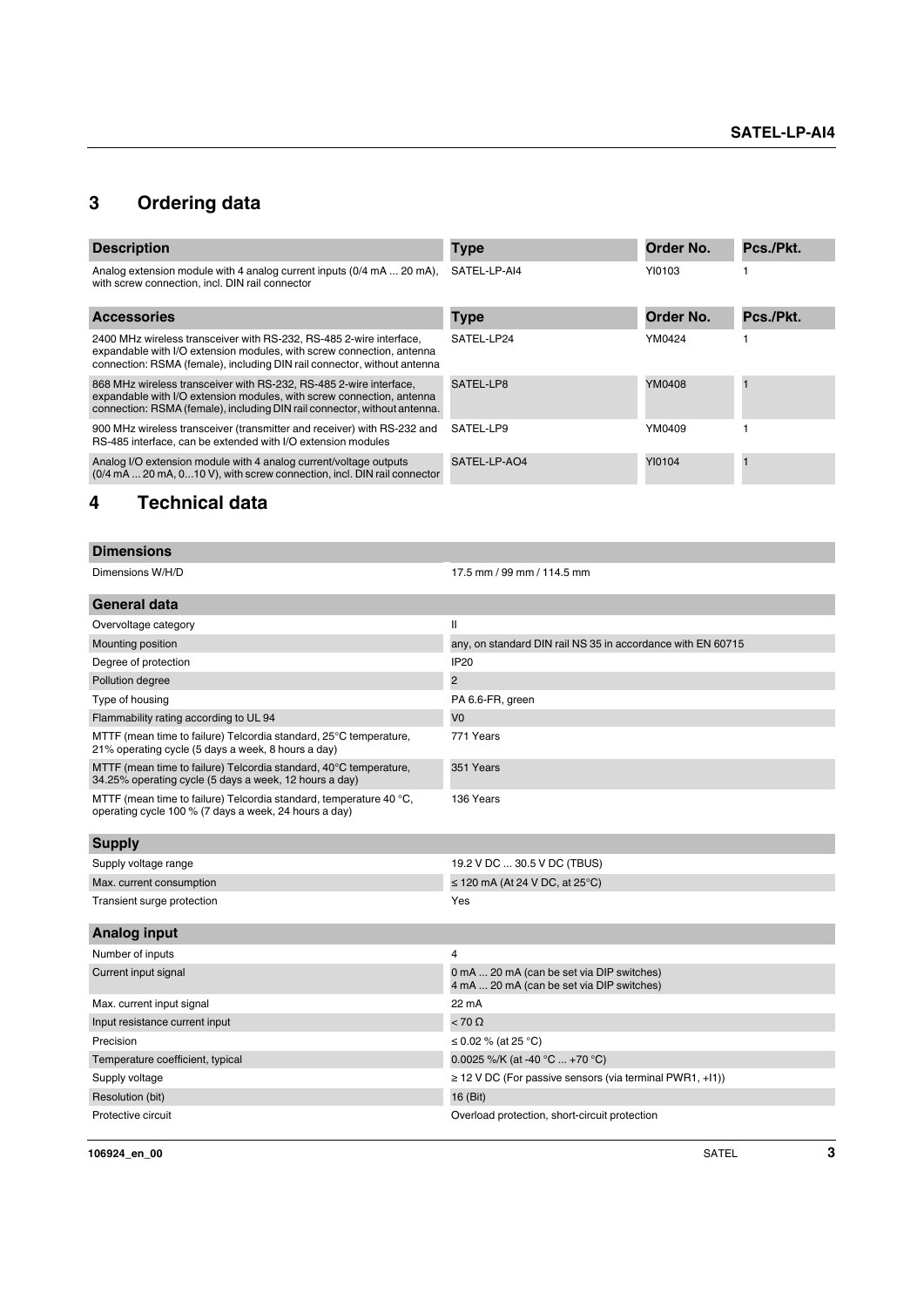| <b>Electrical isolation</b>                                                               |                                                                                                                                         |
|-------------------------------------------------------------------------------------------|-----------------------------------------------------------------------------------------------------------------------------------------|
| Analog I/O                                                                                | 50 V (Rated insulation voltage (in each case between the TBUS analog outputs /<br>supply, reinforced insulation according to EN 61010)) |
|                                                                                           | 300 V (Rated insulation voltage (to adjacent devices, basic insulation in accor-<br>dance with EN 61010))                               |
|                                                                                           |                                                                                                                                         |
| <b>Test voltage</b>                                                                       |                                                                                                                                         |
| Analog I/O                                                                                | 1.5 kV AC (50 Hz, 1 min.)                                                                                                               |
| <b>Connection data</b>                                                                    |                                                                                                                                         |
| Connection method                                                                         | Screw connection                                                                                                                        |
| Conductor cross section, solid                                                            | 0.2 mm <sup>2</sup> 2.5 mm <sup>2</sup>                                                                                                 |
| Conductor cross section, flexible                                                         | $0.2 \text{ mm}^2$ 2.5 mm <sup>2</sup>                                                                                                  |
| Conductor cross section AWG/kcmil                                                         | 2414                                                                                                                                    |
| Stripping length                                                                          | 7 mm                                                                                                                                    |
| <b>Tightening torque</b>                                                                  | 0.6 Nm                                                                                                                                  |
| <b>Status indication</b>                                                                  |                                                                                                                                         |
| Status display                                                                            | Green LED (supply voltage, PWR)<br>Green LED (bus communication, DAT)<br>Red LED (periphery error, ERR)                                 |
| <b>Ambient conditions</b>                                                                 |                                                                                                                                         |
| Ambient temperature (operation)                                                           | -40 °C  70 °C (>55 °C derating)<br>-40 °F  158 °F (>131 °F derating)                                                                    |
| Ambient temperature (storage/transport)                                                   | $-40 °C  85 °C$<br>-40 °F  185 °F                                                                                                       |
| Permissible humidity (operation)                                                          | 20 %  85 %                                                                                                                              |
| Permissible humidity (storage/transport)                                                  | 20 %  85 %                                                                                                                              |
| Altitude                                                                                  | 2000 m                                                                                                                                  |
| Vibration (operation)                                                                     | in accordance with IEC 60068-2-6: 5g, 10 Hz  150 Hz                                                                                     |
| Shock                                                                                     | 16g, 11 ms                                                                                                                              |
| Operating conditions for the extended temperature range (+55 $\degree$ C  70 $\degree$ C) |                                                                                                                                         |

No function restrictions for the extended temperature range if you keep a minimum distance of 17.5 mm between the modules. The minimum distance is the width of a DIN rail connector.<br>Otherwise please observe the following restrictions:<br>- Make sure that no more than 40 mA in total is drawn from the loop-powered PWR<sub>1</sub> ... PWR<sub>4</sub> outputs.

Individual operating conditions on request.

#### **Certification**

 $\mathbf{i}$ 

| Conformance      | CE-compliant                                                                       |  |
|------------------|------------------------------------------------------------------------------------|--|
| UL. USA / Canada | UL 508 Listed<br>Class I, Div. 2, Groups A, B, C, D T4A<br>Class I, Zone 2, IIC T4 |  |
|                  |                                                                                    |  |

#### **Conformance**

EMC directive 2004/108/EC EN 61000-6-2; EN 61000-6-4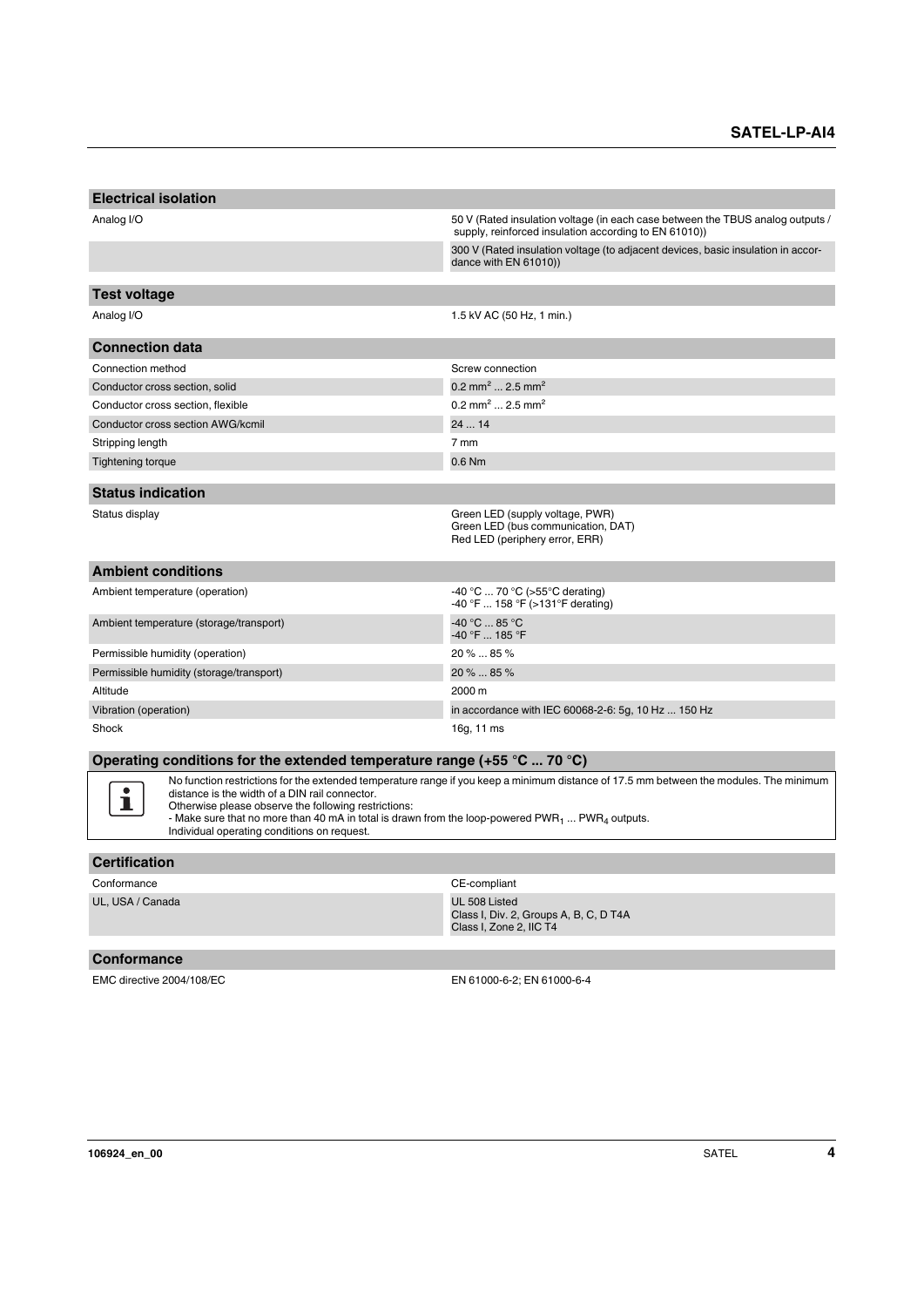#### **Tolerances influenced by electromagnetic interference Type of electromagnetic interference Typical deviation of the measuring range final value (current input)** - Absolute Absolute Absolute Absolute Absolute Absolute Absolute Absolute Absolute Absolute Absolute Electromagnetic fields according to EN 61000-4-3/IEC 61000-4-3 < ±0.2 %  $\pm$ 40 µA Conducted interference according to EN 61000-4-6/IEC 61000-4-6  $\leq \pm 0.35\%$   $\pm 70$  uA Fast transients (burst) according to EN 61000-4-4/IEC 61000-4-4  $\leq \pm 0.2 \%$



Figure 1 Derating the analog inputs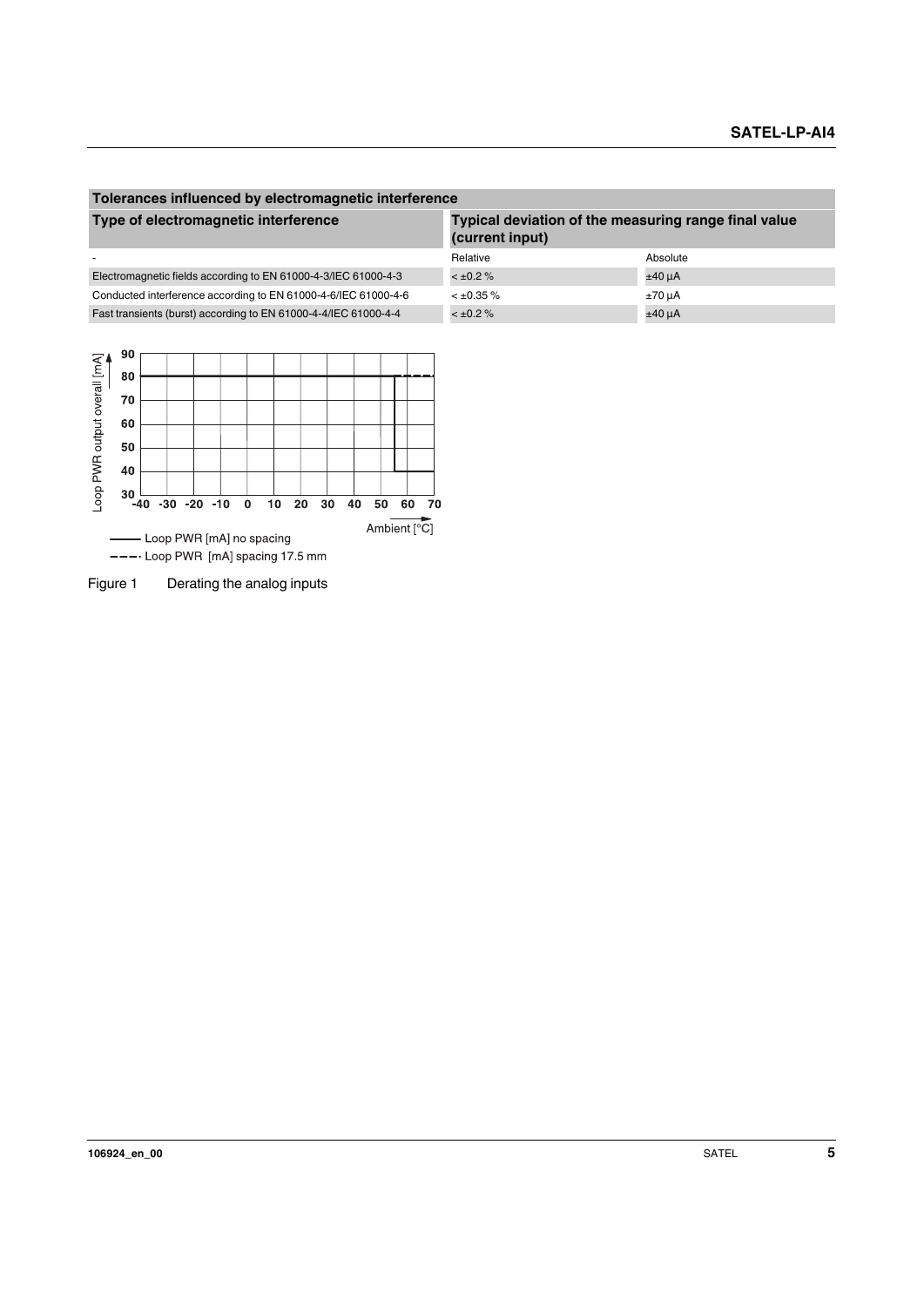## <span id="page-5-0"></span>**5 Safety regulations and installation notes**



#### **WARNING: Risk of electric shock**

- Provide a switch/circuit breaker close to the device, which is labeled as the disconnect device for this device or the entire control cabinet.
- Disconnect the device from all power sources during maintenance work and configuration (the device can remain connected to SELV or PELV circuits).
- The housing of the device provides a basic insulation against the neighboring devices, for 300 V eff. If several devices are installed next to each other, this has to be taken into account, and additional insulation has to be installed if necessary. If the neighboring device is equipped with basic insulation, no additional insulation is necessary.

#### <span id="page-5-1"></span>**5.1 Installation notes**



#### **WARNING:**

Observe the following safety notes when using the device.

- **•** Installation, operation, and maintenance may only be carried out by qualified electricians. Follow the installation instructions as described.
- **•** When installing and operating the device, the applicable regulations and safety directives (including national safety directives), as well as general technical regulations, must be observed. The technical data is provided in the package slip and on the certificates (conformity assessment, additional approvals where applicable).
- **•** The device must not be opened or modified. Do not repair the device yourself, replace it with an equivalent device. Repairs may only be carried out by the manufacturer. The manufacturer is not liable for damage resulting from violation.
- **•** The IP20 protection (IEC 60529/EN 60529) of the device is intended for use in a clean and dry environment. The device must not be subject to mechanical strain and/or thermal loads, which exceed the limits described.
- **•** To protect the device against mechanical or electrical damage, install it in a suitable housing with appropriate degree of protection as per IEC 60529.

#### <span id="page-5-2"></span>**5.2 UL Notes**

#### **INDUSTRIAL CONTROL EQUIPMENT FOR HAZARD-OUS LOCATIONS 45FP**

- A This equipment is suitable for use in Class I, Zone 2, IIC T4 and Class I, Division 2, Groups A, B, C,D T4A hazardous locations or non-hazardous locations only.
- B WARNING EXPLOSION HAZARD DO NOT DIS-CONNECT EQUIPMENT UNLESS POWER HAS BEEN SWITCHED OFF OR THE AREA IS KNOWN TO BE NON-HAZARDOUS.
- C WARNING EXPLOSION HAZARD SUBSTITU-TION OF COMPONENTS MAY IMPAIR SUITABILITY FOR CLASS 1, DIVISION 2.
- D These devices are open-type devices that are to be installed in an enclosure suitable for the environment that is only accessible with the use of a tool.
- E WARNING Exposure to some chemicals may degrade the sealing properties of materials used in relays within this device.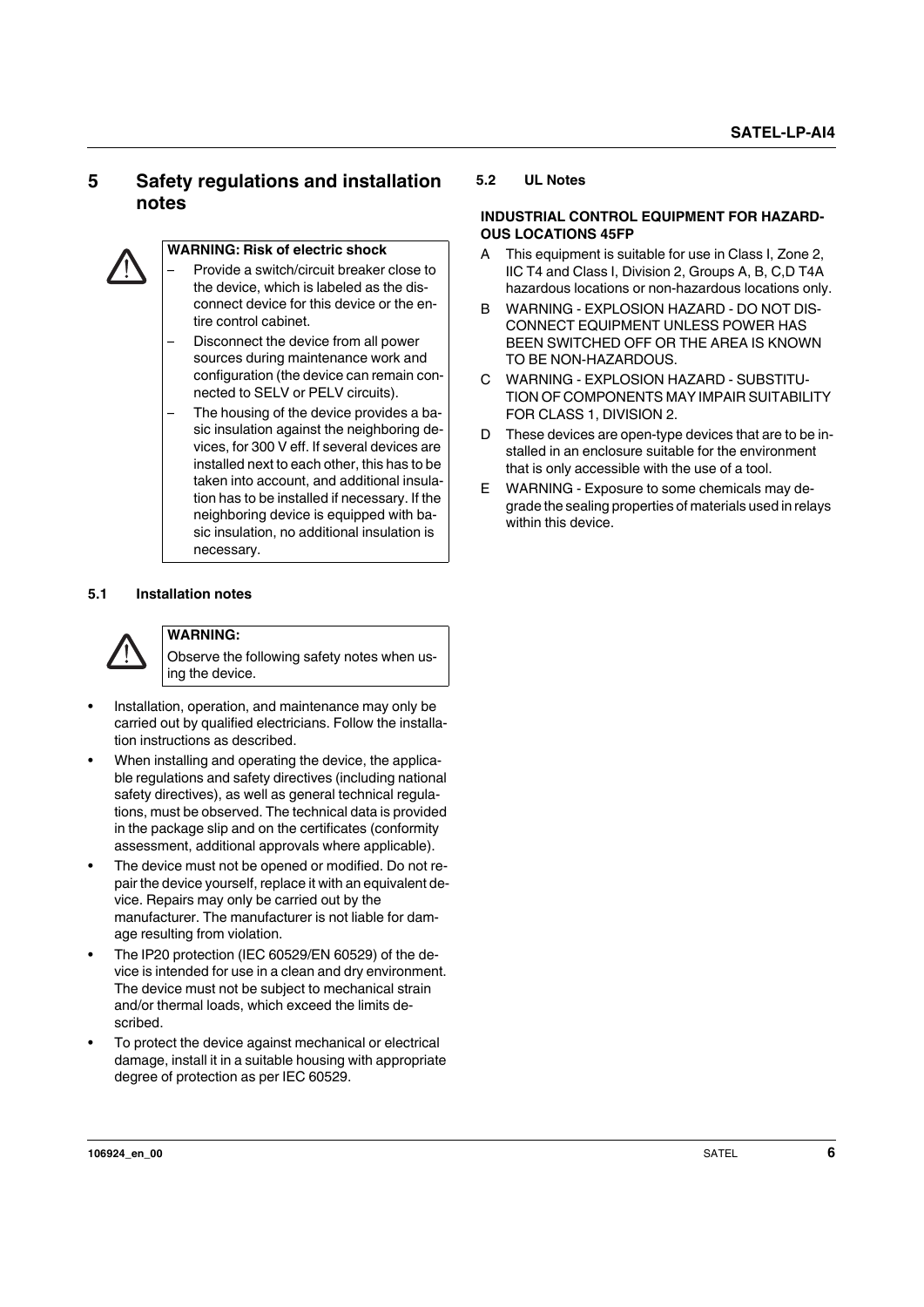### <span id="page-6-0"></span>**6 Installation**



#### **NOTE: electrostatic discharge!**

The device contains components that can be damaged or destroyed by electrostatic discharge. When handling the device, observe the necessary safety precautions against electrostatic discharge (ESD) according to EN 61340-5-1 and IEC 61340-5-1.

#### <span id="page-6-1"></span>**6.1 Structure**



Figure 2 Function elements

| 10<br>Figure 2 | of the contract of the contract of<br>9<br>8<br><b>Function elements</b> |  |
|----------------|--------------------------------------------------------------------------|--|
| Pos.           | <b>Designation</b>                                                       |  |
| 1              | Analog input 2 for 2, 3, 4-wire measuring transducer                     |  |
| $\overline{c}$ | Analog input 1 for 2, 3, 4-wire measuring transducer                     |  |
| 3              | DIP switches for configuring the analog inputs                           |  |
| 4              | White thumbwheel for setting the I/O-MAP address                         |  |
| 5              | Connection option for TBUS DIN rail connector                            |  |
| 6              | DIN rail                                                                 |  |
| $\overline{7}$ | Metal foot catch for DIN rail fixing                                     |  |
| 8              | Analog input 3 for 2, 3, 4-wire measuring transducer                     |  |
| 9              | Analog input 4 for 2, 3, 4-wire measuring transducer                     |  |
| 10             | ERR status LED, red (communication error)                                |  |
| 11             | DAT status LED, green (BUS communication)                                |  |
| 12             | PWR status LED, green (supply voltage)                                   |  |
|                |                                                                          |  |

#### <span id="page-6-2"></span>**6.2 Basic circuit diagram**



Figure 3 Basic circuit diagram

#### <span id="page-6-3"></span>**6.3 Configuration**

The DIP switches on the front can be used to configure the input signals ranges (0 ... 20 mA or 4 ... 20 mA).





|            |               |            | <b>DIP switch</b> |            |            |
|------------|---------------|------------|-------------------|------------|------------|
| Input      | Configuration |            | $\mathbf{2}$      | 3          | 4          |
| Analog IN1 | $020$ mA      | <b>OFF</b> |                   |            |            |
| Analog IN1 | $420$ mA      | ON         |                   |            |            |
| Analog IN2 | $020$ mA      |            | <b>OFF</b>        |            |            |
| Analog IN2 | $420$ mA      |            | ON                |            |            |
| Analog IN3 | $020$ mA      |            |                   | <b>OFF</b> |            |
| Analog IN3 | $420$ mA      |            |                   | ON         |            |
| Analog IN4 | $020$ mA      |            |                   |            | <b>OFF</b> |
| Analog IN4 | $420$ mA      |            |                   |            | O٨         |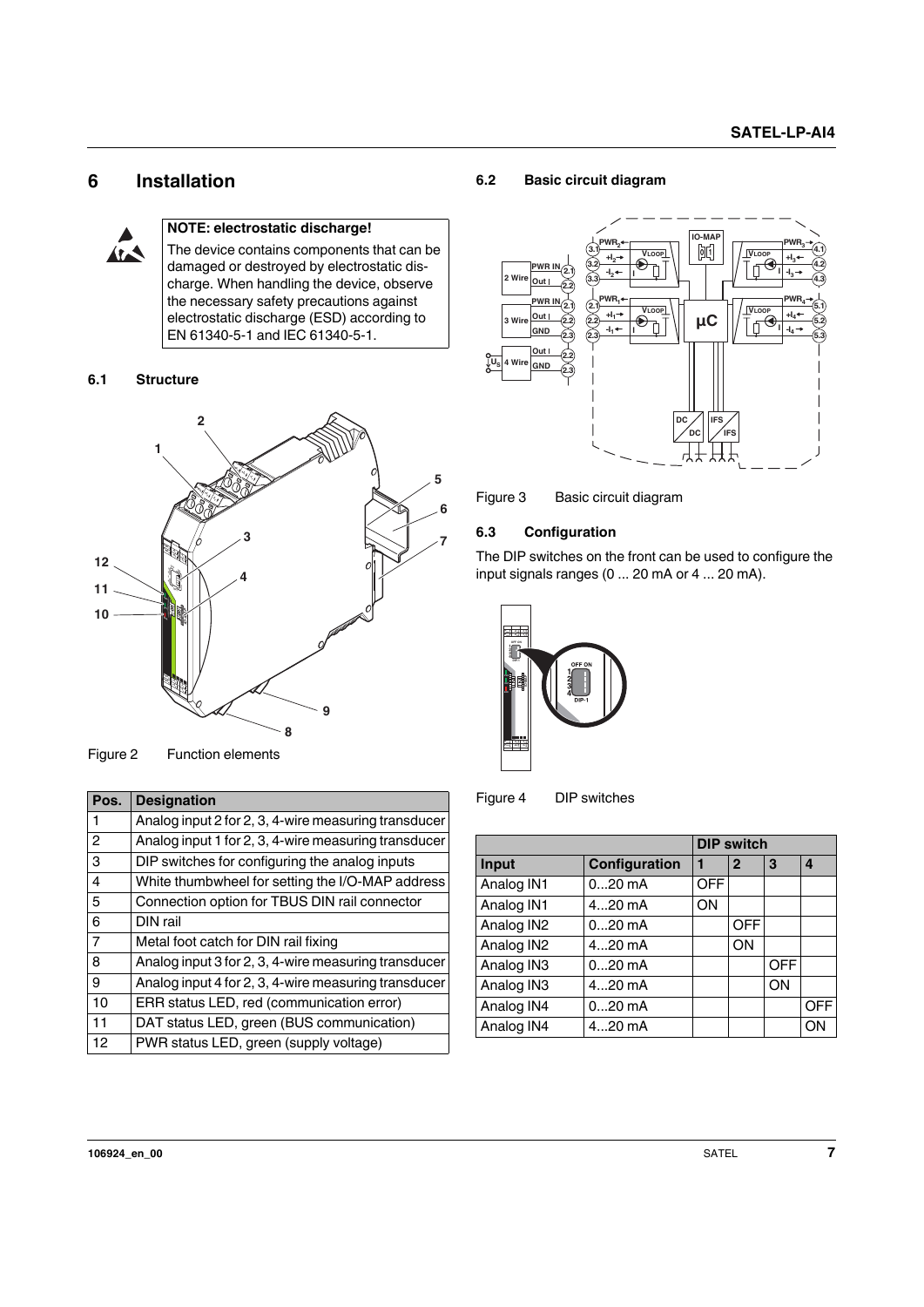#### **I/O MAP address**





| वाञ्चञ                                                              |                                                                                                |                                                                                                                                                                                                                                                  |  |
|---------------------------------------------------------------------|------------------------------------------------------------------------------------------------|--------------------------------------------------------------------------------------------------------------------------------------------------------------------------------------------------------------------------------------------------|--|
| Figure 5                                                            | Thumb wheel                                                                                    |                                                                                                                                                                                                                                                  |  |
| using the I/O-MAP address.<br>The following conditions must be met: |                                                                                                | Use the thumbwheel to set the I/O-MAP address. The exten-<br>sion module in the SATEL-LP wireless system is addressed<br>On the entire wireless network, addresses 1 to 99 (I/O MAP)<br>(maximum) may be assigned for the I/O extension modules. |  |
| <b>Thumbwheel</b>                                                   | <b>Description</b>                                                                             |                                                                                                                                                                                                                                                  |  |
| $01 - 99$                                                           | I/O MAP address                                                                                |                                                                                                                                                                                                                                                  |  |
| 00                                                                  | Delivery state                                                                                 |                                                                                                                                                                                                                                                  |  |
| $1* - 9*$                                                           | Setting not permitted                                                                          |                                                                                                                                                                                                                                                  |  |
| *1 - *9                                                             | Interface System slave address, for use<br>with other Interface System (IFS) master<br>devices |                                                                                                                                                                                                                                                  |  |
| Wireless module in I/O data mode<br>station (I/O mapping).          |                                                                                                | The input device must be provided with the same I/O MAP<br>address as the assigned output device at the other wireless                                                                                                                           |  |
| once in the network.                                                |                                                                                                | The I/O MAP address of an input module may only appear                                                                                                                                                                                           |  |
|                                                                     |                                                                                                |                                                                                                                                                                                                                                                  |  |
| <b>Example:</b>                                                     |                                                                                                | I/O MAP address                                                                                                                                                                                                                                  |  |
| SATEL-LP-AI4                                                        |                                                                                                | 02                                                                                                                                                                                                                                               |  |

#### **Wireless module in I/O data mode**

| <b>Example:</b> | I/O MAP address |
|-----------------|-----------------|
| l SATEL-LP-AI4  | 02              |
| I SATEL-LP-AO4  | 02              |

Only the SATEL-LP-AO4 module can be assigned to the SATEL-LP-AI4 module.

#### **Wireless module in PLC/Modbus RTU mode**

The I/O MAP address of an input module may only appear once in the network.

The input data is saved in a Modbus memory map in the master wireless module. You can read or write the process data via the serial interface of the master wireless module (RAD-ID = 01) using the Modbus RTU commands (see Section 7).

#### <span id="page-7-0"></span>**6.4 Display and diagnostic elements**

The I/O extension module uses a total of three LEDs to indicate the operating states.



Figure 6 Display and diagnostic elements

#### **PWR LED**

The green PWR LED indicates the supply voltage status.

| <b>OFF</b> | No supply voltage |
|------------|-------------------|
| ON         | Supply voltage OK |

#### **DAT LED**

The green DAT LED indicates the bus communication status.

| Flashing | Configuration/addressing mode |
|----------|-------------------------------|
| ON       | Cyclic data communication     |

#### **ERR LED**

The red ERR LED indicates the error status, e.g., no corresponding output module found (e.g., incorrect address $in \alpha$ ).

| ਤੀਬਾਰ          |                   |                                                                                                           |
|----------------|-------------------|-----------------------------------------------------------------------------------------------------------|
| Figure 6       |                   | Display and diagnostic elements                                                                           |
| <b>PWR LED</b> |                   |                                                                                                           |
|                |                   | The green PWR LED indicates the supply voltage :                                                          |
| <b>OFF</b>     | No supply voltage |                                                                                                           |
| ON             | Supply voltage OK |                                                                                                           |
| <b>DAT LED</b> |                   |                                                                                                           |
| tus.           |                   | The green DAT LED indicates the bus communicat                                                            |
| <b>OFF</b>     | No communication  |                                                                                                           |
| Flashing       |                   | Configuration/addressing mode                                                                             |
| ON             |                   | Cyclic data communication                                                                                 |
| <b>ERR LED</b> |                   |                                                                                                           |
| ing).          |                   | The red ERR LED indicates the error status, e.g., no<br>sponding output module found (e.g., incorrect add |
| OFF            |                   | No error                                                                                                  |
| Flashing       | Slow<br>(1.4 Hz)  | I/O-MAP address changed                                                                                   |
|                | Fast<br>(2.8 Hz)  | No bus communication                                                                                      |
| ON             |                   | Critical internal error                                                                                   |

#### <span id="page-7-1"></span>**6.5 Analog input**

The analog input of the extension module is able to process standard signals (0/4...20 mA).

All the inputs are electrically isolated from one another, from the supply voltage (via bus foot), and from other electronic components.

A supply voltage of 12 V DC, minimum, is available at the connection terminal block ( $PWR<sub>1</sub>$ ) for the use of passive sensors (1 in Figure 2, connection assignment see Figure 3).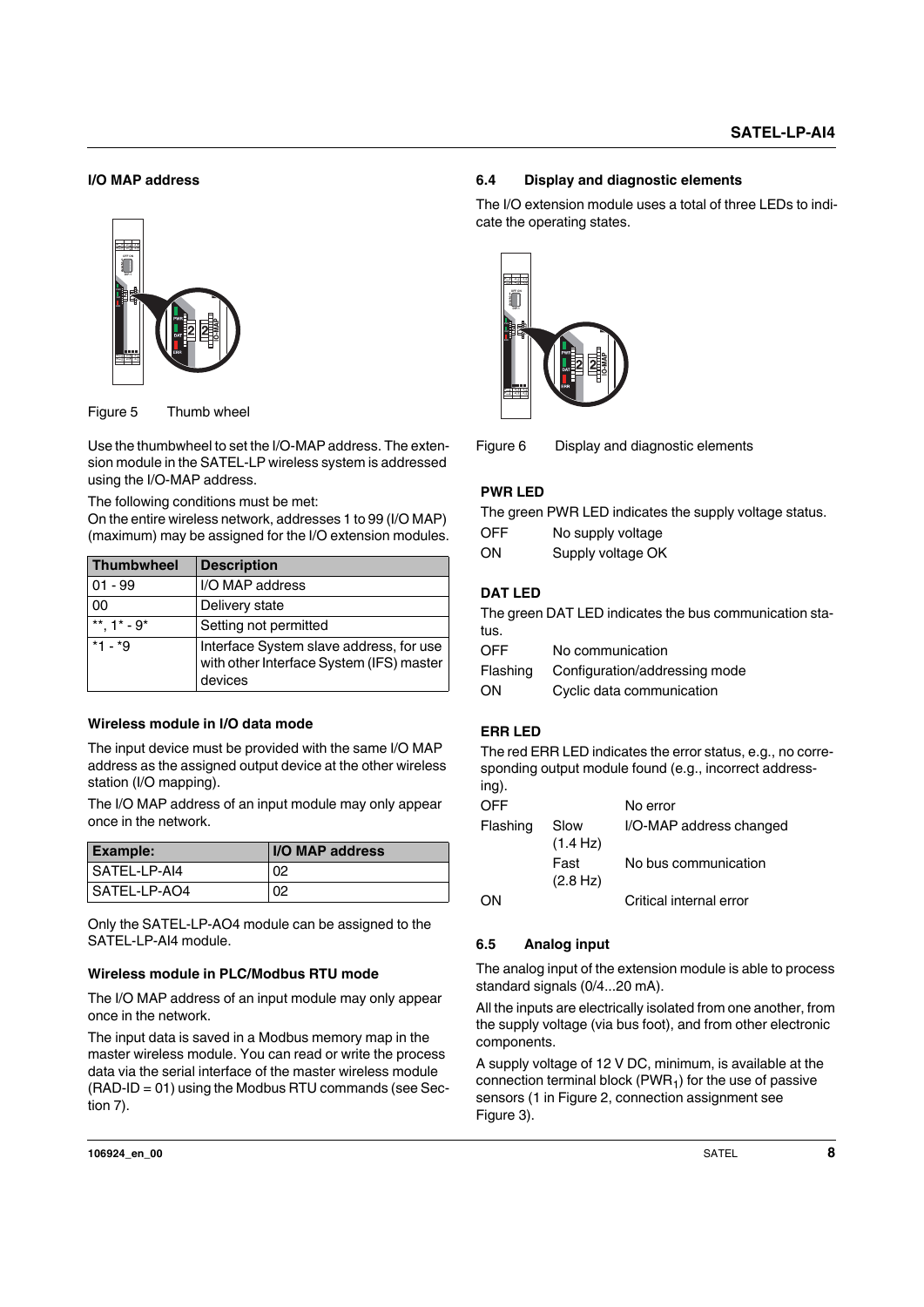#### <span id="page-8-0"></span>**6.6 Assembly/removal**

#### **Connection station with I/O extension modules**

Up to 32 different I/O extension modules can be connected to every wireless module via the DIN rail connector (see accessories). Data is transmitted and power is supplied to the I/O extension modules via the bus foot.



Figure 7 SATEL-LP connection station with up to 32 I/O extension modules

The I/O extension modules must only be  $\mathbf{i}$ mounted to the right of the wireless module.

**To mount on the DIN rail connector, proceed as follows:**



Figure 8 Mounting and removing

When using the device in a connection station, use the 17.5 mm wide DIN rail connector supplied. Only use the DIN rail connector in connection with 24 V DC devices.

- **•** Connect the DIN rail connectors together for a connection station.
- **•** Push the connected DIN rail connectors into the DIN rail.
- **•** Place the device onto the DIN rail from above. Ensure the device and DIN rail connector are aligned correctly.
- **•** Holding the device by the housing cover, carefully push the device towards the mounting surface so that the device bus connector is securely fixed onto the DIN rail connector.
- **•** Once the snap-on foot has been audibly snapped onto the DIN rail, check that it is fixed securely. The device is only mechanically secured via the DIN rail.
- **•** Connect the desired number of I/O extension modules to the wireless module via the DIN rail connector.
- **•** Install the device in suitable housing to meet the requirements for the protection class.
- **•** During startup, check that the device is operating, wired, and marked correctly.

#### **To remove, proceed as follows:**

- **•** Use a suitable screwdriver to release the locking mechanism on the snap-on foot of the device.
- **•** Hold onto the device by the housing cover and carefully tilt it upwards.
- **•** Carefully lift the device off the DIN rail connector and the DIN rail.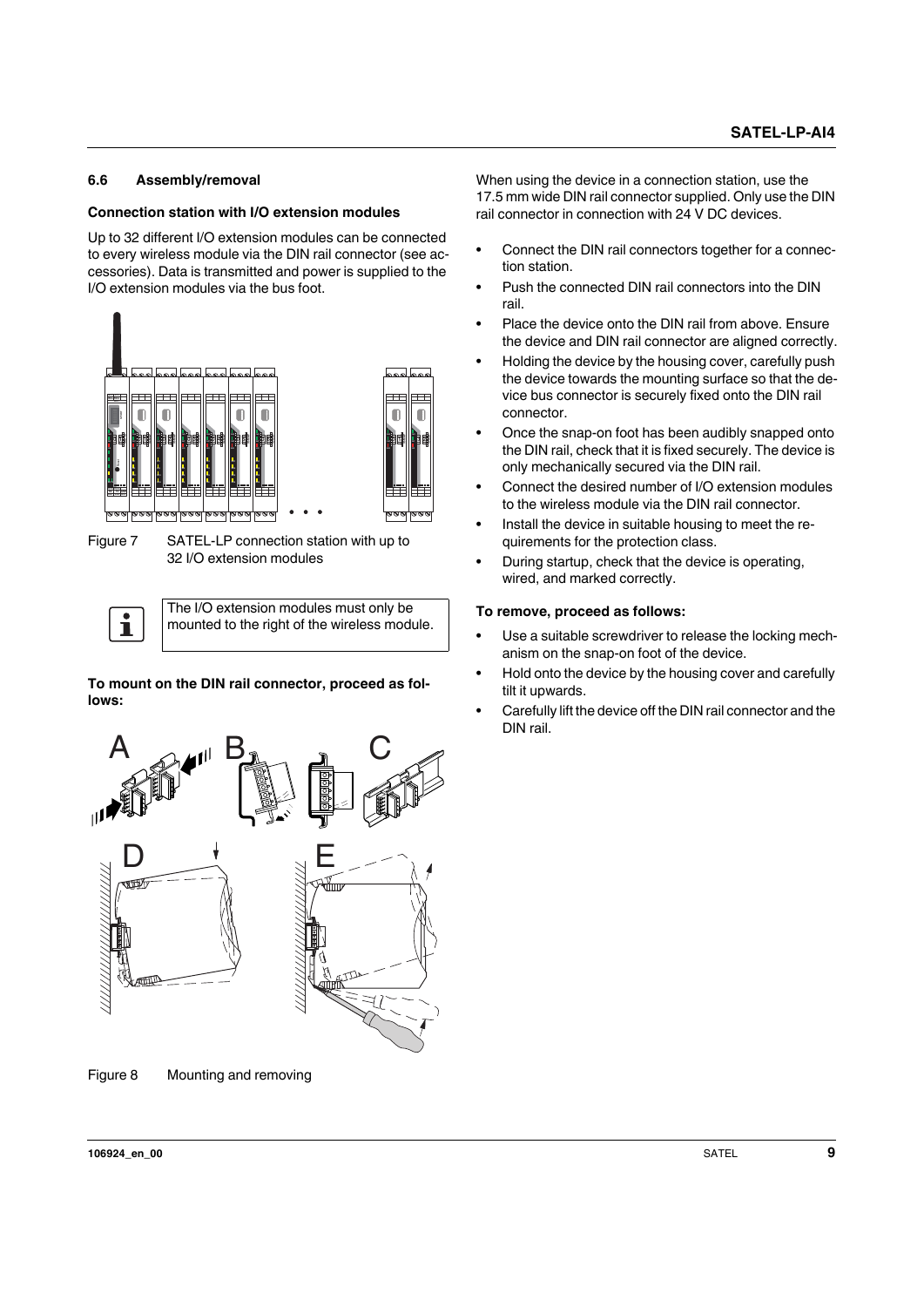#### <span id="page-9-0"></span>**6.7 Connecting the cables**



Figure 9 Connecting the cables

- **•** Crimp ferrules to the wires. Permissible cable cross section: 0.2...2.5 mm².
- **•** Insert the wire with ferrule into the corresponding connection terminal block.
- **•** Use a screwdriver to tighten the screw in the opening above the connection terminal block. Tightening torque: 0.6 Nm